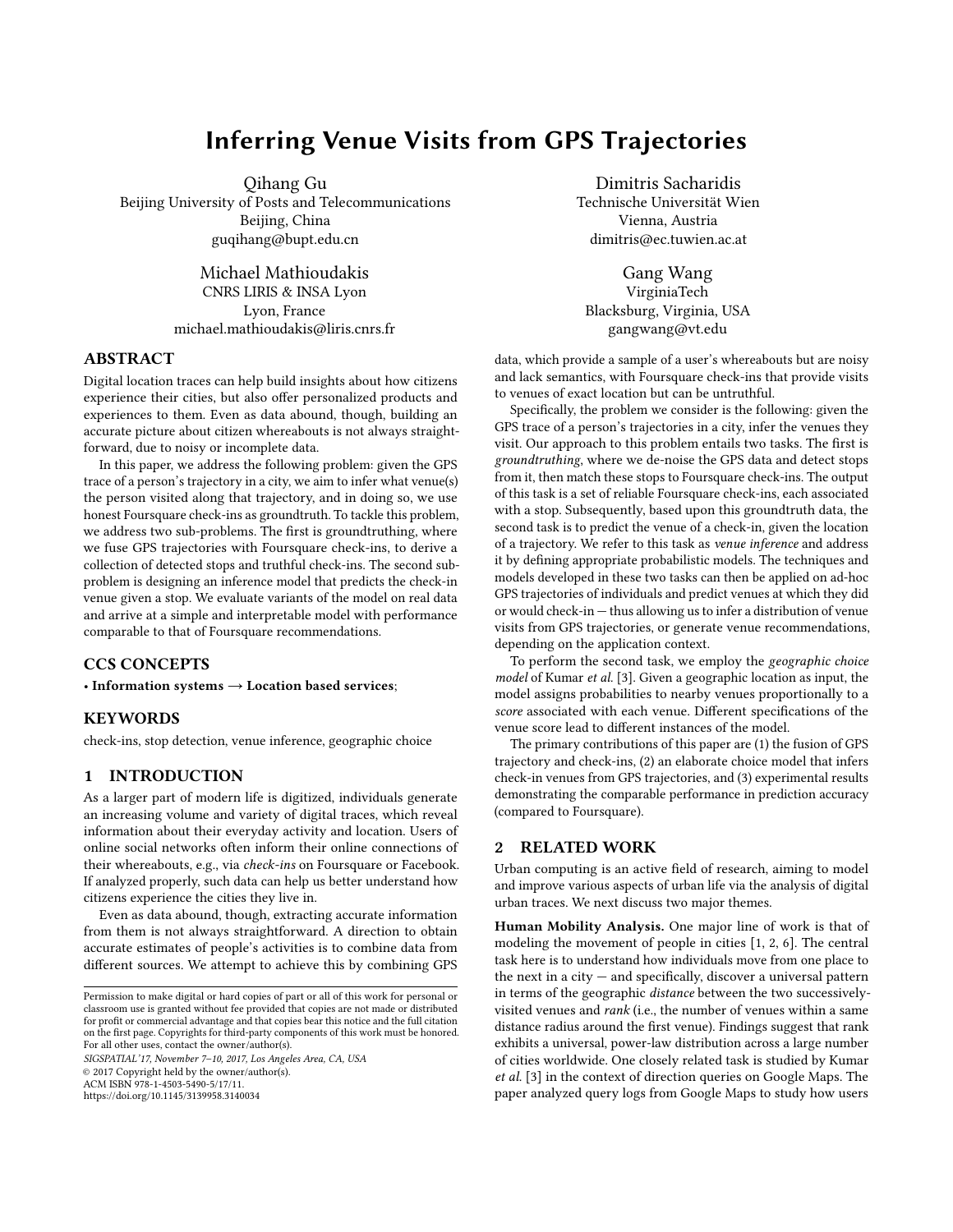choose (request directions for) restaurants based on their distance and their rank compared to other restaurants.

Venue Recommendation based on Check-ins. Another body of related work focuses on venue recommendation by mining users' check-in data [\[4,](#page-3-4) [9,](#page-3-5) [10\]](#page-3-6). Most of existing work focuses on mining check-in histories of either users (and their friends) or venues to infer check-in preferences. Our work differs from existing work by exploring a cleaner and more interpretable model that does not use individual-user data. A model to predict the venue visited by a user given the user's location not only has direct applications to venue recommendations on LBSNs, but can also be used to estimate the discrepancy between the venues where users check-in and where they don't. One attempt to do that is [\[8\]](#page-3-7), where our data comes from. The paper describes a basic version of the tasks we take on in this paper.

# 3 DATA

In this section, we first describe the dataset we use (Section [3.1\)](#page-1-0), and subsequently the three steps for groundtruthing: denoising (Section [3.2\)](#page-1-1), stop detection (Section [3.3\)](#page-1-2), and data fusion (Section [3.4\)](#page-1-3), leading to the groundtruth data used for the visit inference task.

### <span id="page-1-0"></span>3.1 Dataset

We use a dataset from previous work by Wang et al. [\[8,](#page-3-7) [11\]](#page-3-8). The dataset was collected during a user study, the goal of which was to compare the check-in activity of users on Foursquare to their actual whereabouts. For the purposes of the study, 372 users installed a GPS tracker on their smartphone and had their location tracked for a time of about two to three weeks. Moreover, the users had Foursquare installed on their smartphone and produced check-ins to inform their friends of the venues they visited. In total, the dataset contains <sup>4</sup>, <sup>313</sup>, <sup>408</sup> GPS points (about <sup>11</sup>, <sup>595</sup> per user), and <sup>31</sup>, <sup>507</sup> Foursquare check-ins.

## <span id="page-1-1"></span>3.2 Trajectory Denoising

Manual inspection of the user trajectories revealed that the GPS traces were noisy. The bigger part (about 80%) of successive GPS traces for the same user have a distance up to 20 meters, but there are occasional gaps in the trajectories of several hundred meters. To identify truly noisy points, we also consider the estimated velocity between successive GPS points. Even as the larger part of successive GPS points reflect a velocity of less than <sup>4</sup>m/sec, there are occasional gaps of unnaturally large distance (e.g., larger than <sup>50</sup>m/sec).

To de-noise the trajectories, we follow an approach similar to the Heuristics-Based Outlier Detection method of [\[12\]](#page-3-9). Specifically, we define a distance threshold of 500 meters, and a speed threshold of 50 m/s. A trajectory point is filtered out if both the distance and speed w.r.t. its predecessor is above the thresholds, an event that happens about 6% of the time. The denoising algorithm examines each point in sequence. It removes all successors of the current point that do not satisfy the filter. At the end, the surviving points constitute the denoised trajectory.

#### <span id="page-1-2"></span>3.3 Stop Detection

Given the GPS trajectory of each user, we extract stops, parts of the trajectory that correspond to the user's visit to a particular location. The intuition behind our approach is that a set of points represent a stop if they fall within a small geographic region for a long enough interval of time. To operationalize this, we need to determine what constitutes a "small region" and what a "long interval". We do this via two parameters  $\epsilon$  and  $\tau$ .

Specifically, for each GPS point  $p$ , we identify its neighborhood of immediately preceding or succeeding points that fall within a distance  $\epsilon$  from  $p$ . More formally, the neighborhood  $N_p$  of point p is a maximal set of successive points q such that: (i)  $p \in N_p$ , (ii)  $||p - q||_2 \le \epsilon$ , where  $|| \cdot ||_2$  denotes the  $L_2$  distance between two points. We define a point n as core if the time for which the trajectory points. We define a point  $p$  as core if the time for which the trajectory stays within its neighborhood exceeds time threshold  $\tau$ , i.e.,  $dt(p)$  =  $\max_{q \in N_p} |t(p) - t(q)| \geq \tau$ . Let C be the set of core points.<br>Based on the above definitions we identify as stops.

Based on the above definitions, we identify as *stops*  $S \subseteq C$  a subset of the core points  $C$  that are the output of the following iterative procedure.

Repeat while  $C \neq \emptyset$ :

- (1) Add to S the core point  $p \in C$  with maximum  $dt(p)$ .
- (2) Remove  $p$  from  $C$ , along with all other core points  $r$  whose neighborhood  $N_r$  overlaps with  $N_p$ .

Intuitively, the stops  $S$  we acquire at the end are a set of points near which the trajectory stayed for a long interval of time.

#### <span id="page-1-3"></span>3.4 Data Fusion: Matching Stops to Check-Ins

The final task in processing data is to match the stops detected in the previous step (Section [3.3\)](#page-1-2) to actual check-ins and thus form our groundtruth dataset. We implement a matching algorithm similar to that in [\[11\]](#page-3-8).

For each check-in, we determine all stops that are within distance α meters, and occur within β minutes after the check-in or anytime before. Among the candidate stops for a check-in, we select the one whose time interval is closest to the time of the check-in; then this check-in is called *matched*. The resulting pairs of a stop and check-in are then considered as truthfull and are included in the groundtruth data. Here, we settle to a definition of truthfullness that appears reasonable: a check-in can occur at most  $\beta = 30$  minutes before the stop and anytime after, while the geographical distance between the check-in and stop should not exceed  $\alpha = 500$  meters. Optimizing Stop Detection. Having fixed the aforementioned definition of truthfullness, we come back to stop detection (Sec-tion [3.3\)](#page-1-2) and how to set its parameters,  $\epsilon$  and  $\tau$ . On one hand, increasing the number of detected stops offers more opportunities for matched check-ins , as demonstrated in Figures 1a and 1b. On the other hand, an increased number of stops comes with an increased number of stops that remain un-matched – something we want to avoid. The appropriate stop detection parameters are thus determined after performing grid search in their domain space and aiming for values that lead to quantifying the number of stops produced and check-ins matched. Therefore, we set  $\epsilon = 500m$  and  $\tau = 8$  min, as  $\epsilon = 500$ m leads to larger number of check-ins compared to other  $\epsilon$  values, but also  $\tau = 8$  min allows us to combine a large number of check-ins with somewhat limited number of stops.

### 4 MODELING

The venue inference task can be simply stated as follows: given the location of a trajectory stop, predict the venue where the user checks in. To approach the task, we build a model to assign probabilities to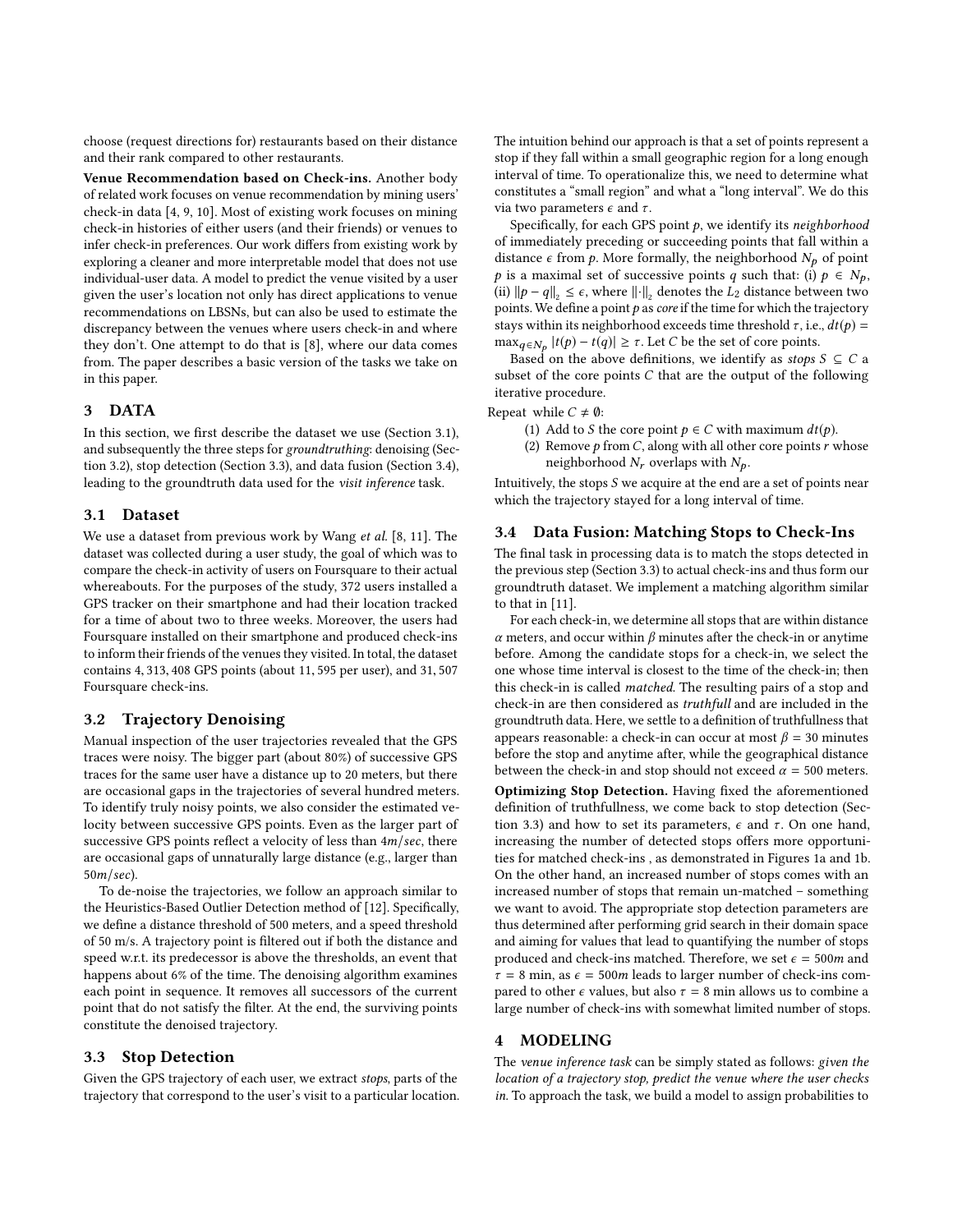

Figure 1: The number of matched stops and check-ins as a function of  $\epsilon$  and  $\tau$ .

the different venues that might be visited by the user, conditional on the location at which the user has made a stop.

Motivated by the work of Kumar et al. [\[3\]](#page-3-0), we adapt a general choice model describing the relative merit of a venue with respect to alternative options:

$$
\mathbf{P}(v|m) = \frac{s(v,m)}{\sum_{v' \in \mathcal{V}_m} s(v',m)},\tag{1}
$$

where  $P(v|m)$  is the probability of a check-in at venue v given stop  $m, \mathcal{V}_m$  is the set of all venues within distance of 500 meters to the stop m, and  $s(v, m)$  assigns a score to venue v given stop m.

All examined models obey this general formulation and differ in the way they compute the venue scores. In particular, the variants define  $s(v, m)$  as the product of functions defined over features associated with venue  $v$  and stop  $m$ .

#### 4.1 Features

We consider the following two features.

Distance. For a venue v at location v.l, its distance  $D(v, m)$  from the stop location m.l is:  $D(v, m) = ||v.l - m.l||_2$ .

*Rank.* For a venue v at location v.l, its rank  $R(v, m)$  is the number of candidate venues that are closer to the stop location  $m.l$ , i.e.,

$$
R(v,m) = |\{v'|v' \in V_m : ||v.l' - m.l||_2 < ||v.l - m.l||_2\}|.
$$

In the interest of simplicity, we'll omit the designation  $v$  of the sum of the stop for these features. Since all our models venue and m of the stop for these features. Since all our models require discrete values, we discretize Distance and Rank into 40 evenly spaced values from 0 up to the maximum distance (500 meters) or rank.

#### 4.2 Scoring Functions

The score  $s(v, m)$  of a venue v for stop location m is the product of a probability mass function  $(pmf)$  for each feature. We consider two types of pmf for each feature, empirical and learned.

Empirical Probability Mass Function. For a feature  $X$ , the empirical probability mass function  $P(X)$  is estimated as the relative frequency with which observed check-ins have a particular value  $X = x$  for feature X in the training data.

Learned Probability Mass Function. For a feature X, a learned function  $\Phi(X)$  assigns to each (discrete) value of feature X a probability value estimated from the training dataset. For both features, the learned probability corresponds to a step function for values of feature X, where sets (or buckets) of successive feature values are assigned the same probability by the training procedure discussed in Section 4.4.

#### 4.3 Models

To describe the models, we use mnemonic rules for the ingredients, listed below. At all times, function  $f()$  is either the empirical probability mass  $P$  (), or a learned function  $\Phi$  ().

- D corresponds to a function of *Distance*  $f(D(v, m))$ ;
- R corresponds to a function of Rank  $f(R(v, m))$ ;

The models we consider define the score  $s(v, m)$  of a venue  $v$ for stop  $m$  as a product of ingredients, where each ingredient is a function of a feature, that is:  $s(v, m) = \prod_{i=1}^{n} f(X_i)$ , where  $f(X_i)$  is the function of the feature  $X_i$ . the function of the feature  $X_i$ .

## 4.4 Training

For a stop  $m$ , let  $v(m)$  denote the matching check-in venue, extracted as described in Section [3.4.](#page-1-3) The data is a set of stop - check-in-venue pairs:  $C = \{ \ldots, \langle m, v(m) \rangle, \ldots \}$ . Then, given a fully specified model instance, the likelihood of observing the data is defined as follows:

$$
L = \prod_C \mathbf{P}(v(m)|m) = \prod_C \frac{s(v(m), m)}{\sum_{v' \in V_m} s(v', m)}.
$$

The log likelihood, LL(Q) is then:

$$
LL = \sum_{C} \log s(v(m), m) - \sum_{C} \log \left( \sum_{v' \in V_m} s(v', m) \right).
$$

Training (i.e., the fitting of parameters) is performed through gradient ascent similar to [\[3\]](#page-3-0). Let X be a parameter, then at the *i*-th stan of gradient assent we under it as  $Y^{(i)} - Y^{(i-1)} + \dots$   $\partial L L$ step of gradient ascent we update it as  $X^{(i)} = X^{(i-1)} + \eta_X \cdot \frac{\partial LL}{\partial X}$ , where  $\eta_X$  is the learning rate for parameter X. In the following, we derive the partial derivatives with respect to distance as an example.

The distance ingredient  $\Phi D$  contains a parameter  $\Phi D[d_i]$  for each discrete distance value  $d_i$ . The corresponding partial derivate of log-likelihood is then:

$$
\frac{\partial LL}{\partial \Phi D[d_i]} = \sum_{\substack{m \in C:\\D(v(m),l,m,l)=d_i}} \frac{1}{\Phi D[d_i]} - \sum_{m \in C} \frac{\sum_{v' \in V_m:D(v',l,m,l)=d_i} s(v',m)}{\sum_{v' \in V_m} s(v',m)} \cdot \frac{1}{\Phi D[d_i]},
$$

Finally, following standard practice, we use a random but fixed 80% of check-ins as the training dataset, and evaluate model performance on the remaining 20% of check-ins.